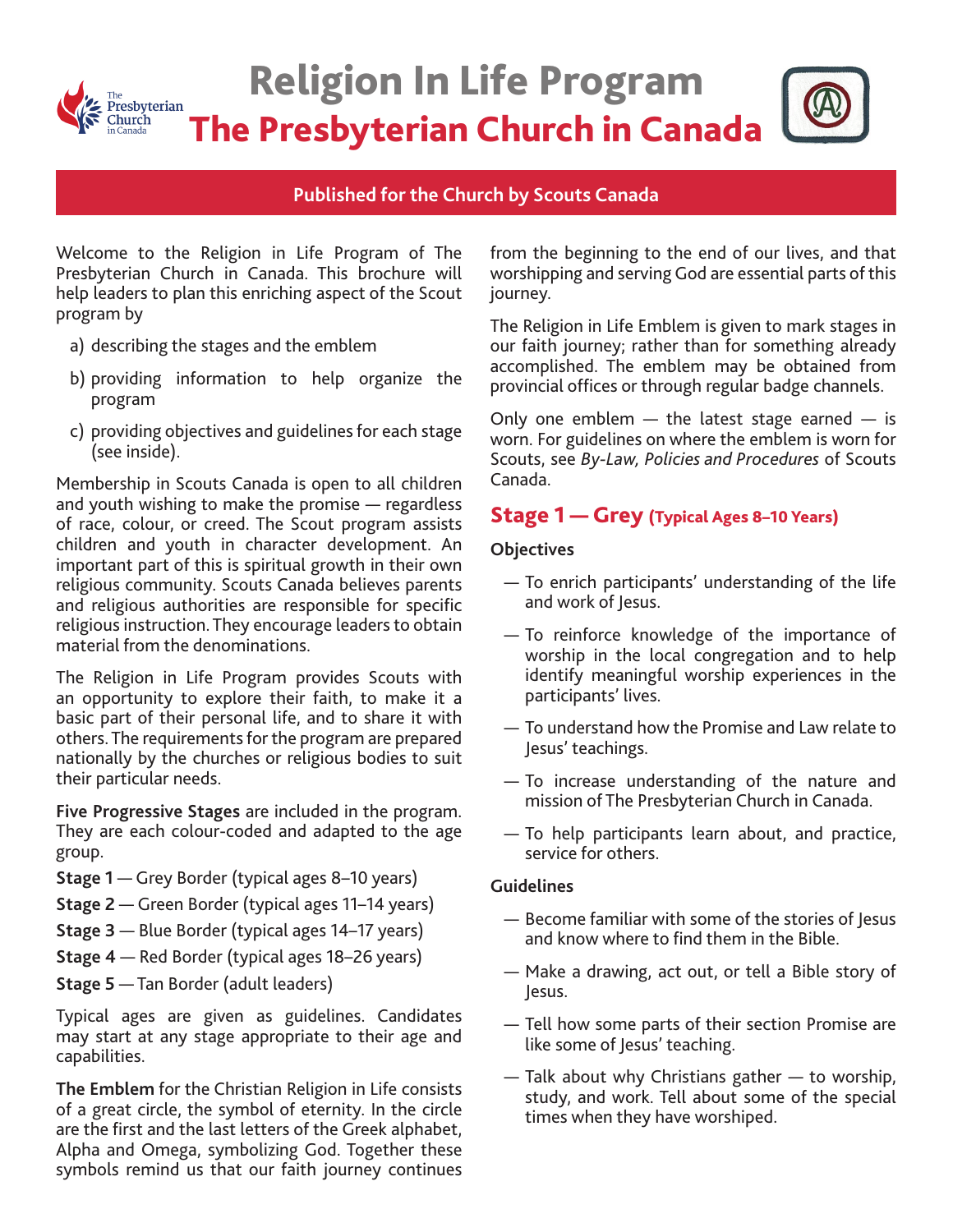- Make a visit to the sanctuary and explain the furnishings — the pulpit table, lectern, font — in terms of Reformed Church essentials.
- Discuss with their Religion in Life group some of the reasons why we pray, and prepare a prayer of their own.
- Tell about some of the work that is done through their local church and know something of the responsibilities of their own minister, teacher, leaders and other church workers. Explain what is special for them about being part of the church.
- Participate in their community with another person or persons in a project that brings joy and happiness to other people.

## Stage 2 — Green (Typical Ages 11-14 Years)

#### **Objectives**

- To help participants become more aware of God's ongoing work of creation in the world around them.
- To understand that the Bible is a library of books, tracing how a nation encountered God through revelation and personal experiences.
- To discover why part of their responsibility as a Christian is to worship God.
- To increase understanding about the nature and work of The Presbyterian Church in Canada.
- To understand some implications of Christian stewardship.
- To put new learning into practice in service for others.

#### **Guidelines**

- Read Living Faith 2.4 and refer to Genesis 1 & 2, Psalm 104, Isaiah 40:18–31, Matthew 6:26–30, John 6:1–13, 2 Corinthians 8:12–15, Corinthians 12.
- a) the significance for our life that God is Creator,
- b) our place in the universe as creatures,
- c) the "gifts" or talents that God has given us,
- d) our responsibility to share with and care for all creation.
- Talk about different ways we try to show gratitude to God.
- Trace how God acted in the lives of two Old Testament people (e.g. Abraham, Moses, David),

two New Testament people (e.g. Peter, Mary, Martha); and two present-day Christians (e.g. elders, a recent Moderator).

- Discuss a worship service with the minister or other church leader to understand the different parts of the service.
- Participate in planning and leading worship in their own Scouting section unit in their congregation, or another group.
- Explain the meaning, background, and significance of the burning bush symbol and other symbols in our Church.
- Describe some ways in which they try to fulfill Scout Law in their daily living. Tell how being a Scout can influence their life at school.
- Go on a field trip to a church-run outreach program (e.g. food bank, soup kitchen, afterschool program).
- Choose and carry out an outreach project to help in their own community or in another part of world.

## Stage 3 — Blue (Typical Ages 14-17 Years)

#### **Objectives**

- To help participants understand the various ways the Bible expresses the truth for our faith and life.
- To relate Bible teaching to their lives today.
- To see worship as a response to God who supports them in their life struggles.
- To encourage participants in their search for personal identity and worth.
- To assist them to achieve a daily personal faith.
- To increase understanding about the nature and work of The Presbyterian Church in Canada.
- To help participants find meaningful ways to care about their community.

#### **Guidelines**

- Look at different kinds of literature in the Bible and discuss the different ways of expressing truth. (e.g. parable, Luke 10:25–37; biography, Ruth 1:1– 18; drama, Songs of Solomon 2:8–17, history, Acts 7:54–60; letter, Philippians 1:1–11; hymn, Psalm 100; prophecy, Amos 7:1–9; saga, Genesis 3:1–13; wisdom, Proverbs 15:17).
- Read Beatitudes (Matthew 5:1–12) and tell how various parts relate to their way of living.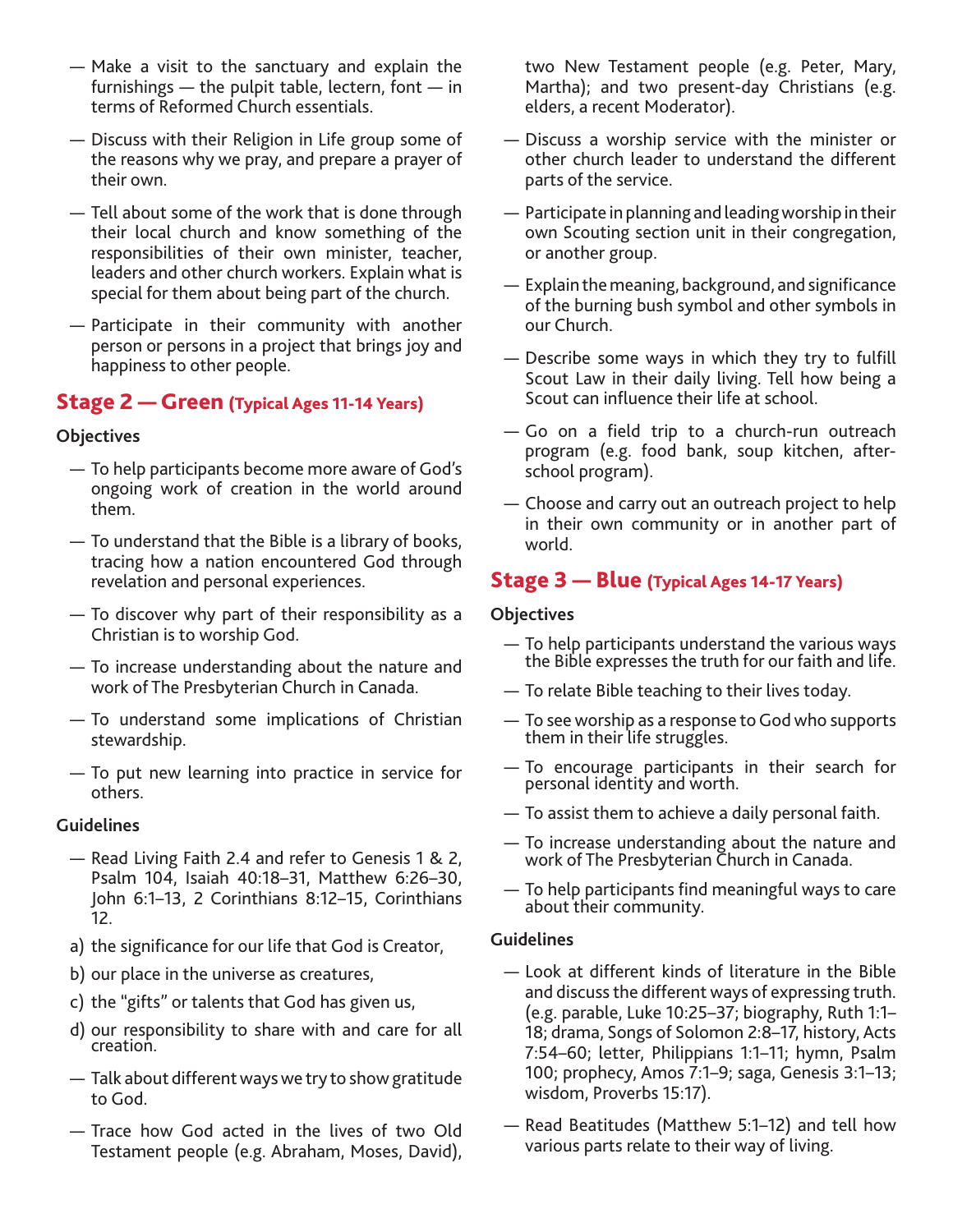- Tell how they see and feel God at work in three current events in the world.
- Discuss the meaning of worship, and then plan and present a worship service at camp, a meeting, or in church.
- Watch a movie or TV program, or read a biography, that shows the main character's (or author's) values in life. Discuss the meaning and how their own values are similar or different.
- Share important aspects of their Christian faith with their group.
- Describe one example of the Church's justice, mission or development work in Canada, and one in another country.
- Assist with leadership of another group (e.g. Beaver colony, church school, Cub pack, C.G.I.T., or C.O.C.).
- Consider some of the needs in their community and choose one in which they can make a contribution. Report orally or in writing about their experience.

## Stage 4 & 5 — Red or Tan (Typical Ages 18 & up)

#### **Objectives**

- To review who they are, who God is and how their faith in God affects the way they face life's complex questions.
- To understand something of the work of the Holy Spirit in the world.
- To increase understanding about the nature and work of the Presbyterian Church in Canada.
- To study the Church's involvement in political, social, economic, and environmental issues.
- To appreciate the significance of church worship and membership.

#### **Guidelines**

- Read Living Faith Chapters 1–4 and discuss some of their personal faith and life questions with members of their section, their advisor, and their minister.
- Describe the organization of the congregation, presbytery, synod, and national level of our Church.
- Familiarize themselves with the mandates of Canada Ministries, International Ministries, and Presbyterian World Service and Development.
- Describe some examples of how our Church works ecumenically.
- Research and report on how The Presbyterian Church in Canada is dealing with two current political, social, economic, or environmental issues of special interest to them. Provide leadership in a discussion of these issues. Explore what action their group might take.
- Tell how their knowledge of Christian life affects their attitude to people in need in Canada and around the world. Read some of the Church's current justice, mission and development materials. Share an example of how they can participate in the church's mission to all people.
- Read John 14, 15, and 16. Identify areas where they think the Holy Spirit is working in the world (with special reference to research above).
- Explore the meaning and significance of church membership. Explain the essential elements of being a member of the Christian church.

# Role of Congregations

Congregational involvement in Scouting varies greatly from one church to another. Sometimes space is given to a community- sponsored group. In other cases, the congregation sponsors the group. Congregations are encouraged to see community-sponsored groups as part of their own community outreach, and to offer support and guidance to the leaders and the children and youth whenever possible. When a group is sponsored by the church, members are encouraged to make it a genuine part of the life of the congregation, offering to provide regular Christian teaching, encouraging involvement of participants in church school and youth fellowship.

Regardless of the type of sponsorship, the leadership of the church can encourage the use of the Religion in Life Program in its five stages, and help non-Presbyterian children and youth in the group to participate in the regular teachings and worship of their own religious community.

# Organization of the Program

The Religion in Life Program of The Presbyterian Church in Canada is designed to complement Christian teaching already happening in a young person's life and to integrate this learning into Scouting.

 Through the individual's involvement, and especially through a close relationship to a congregation, it is expected that the Scout will understand more about The Presbyterian Church in Canada and will grow in